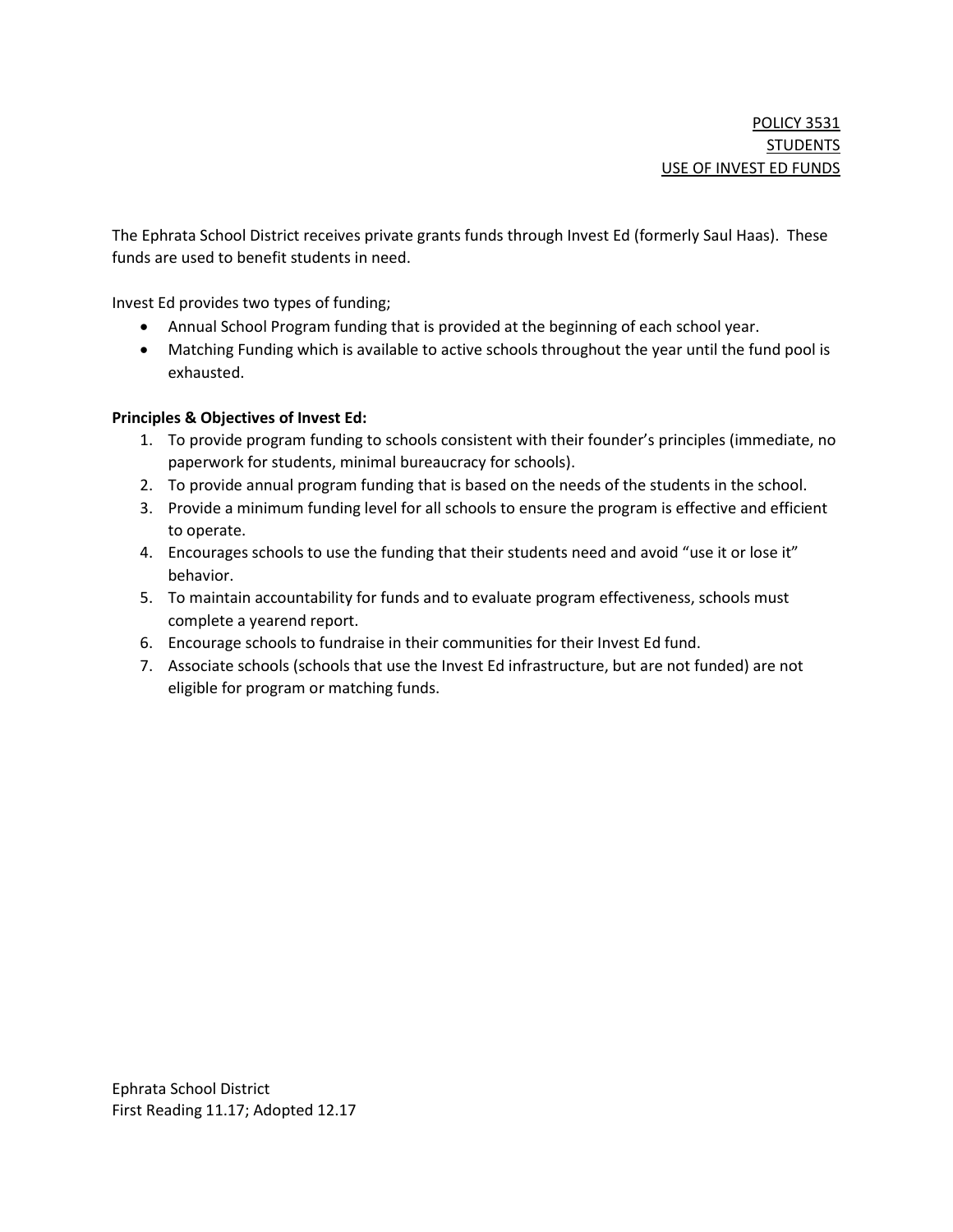# Use of Invest Ed Funding

Funds received from Invest Ed can be used for the following purposes;

#### Classroom Needs

- 101 Textbooks/Workbooks: Books that are considered supplemental books or supplementary publications, tapes, CD's, or DVD's, required for the class. Cannot be used for regular classroom books, supplies or materials supplied by the District.
- 102 Library/Book Fines: Only if the library fines will delay graduation or post high school planning. The student should take responsibility for assuming a portion of the debt and the fund can be used to assist with the remainder of the fine. Funds cannot be used to assist the school in replacing missing or damaged books.
- 103 Other School Fines: Funds should not be used to cover student financial obligations to the school unless said fine delay graduation or post high school planning. The student should take responsibility for assuming a portion of the debt and the fund can be used to assist with the remainder of the fine.
- 104 Class Field Trips: Trips that are specifically connected to classroom experience, but not confused with school activity trips. (See #602)
- 105 Home Ec Supplies or Fees: Funds can be used for (examples) required fees for supplies and materials, such as fabric, culinary, art class supplies, uniforms, "Baby Think It Over Dolls", etc.
- 106 Industrial Arts Supplies/Fees: Funds can be used for (examples) supplies, equipment and materials such as wood, metal or tools.
- 107 P.E. Supplies/Fees: Examples that funds can be used on are fees for uniforms and equipment.
- 108 Other Dept. Supplies/Fees: Examples that funds can be used on are camera equipment, photographic supplies, art materials, fees for classroom or laboratory equipment and supplies, fees related to classes in computers, accounting, business cosmetology, etc.
- 109 Other Classroom Needs: Examples; pens, paper, loose leaf binders, calculators, etc.

#### Health Needs

- 201 School Accident Insurance: Covers school accident policy fees, as distinguished form sports insurance fees. (See #701)
- 202 Hospital /Surgery: Examples; cost of setting broken bones, receiving stitches or other emergency needs that are not covered by school insurance or the family's insurance plans.
- 203 Emergency Transportation: Examples; ambulance cost from school.
- 204 Doctor or Dentist Services: Examples; office visits, health exams, x-rays, emergency dental repair.

Ephrata School District First Reading 11.17; Adopted 12.17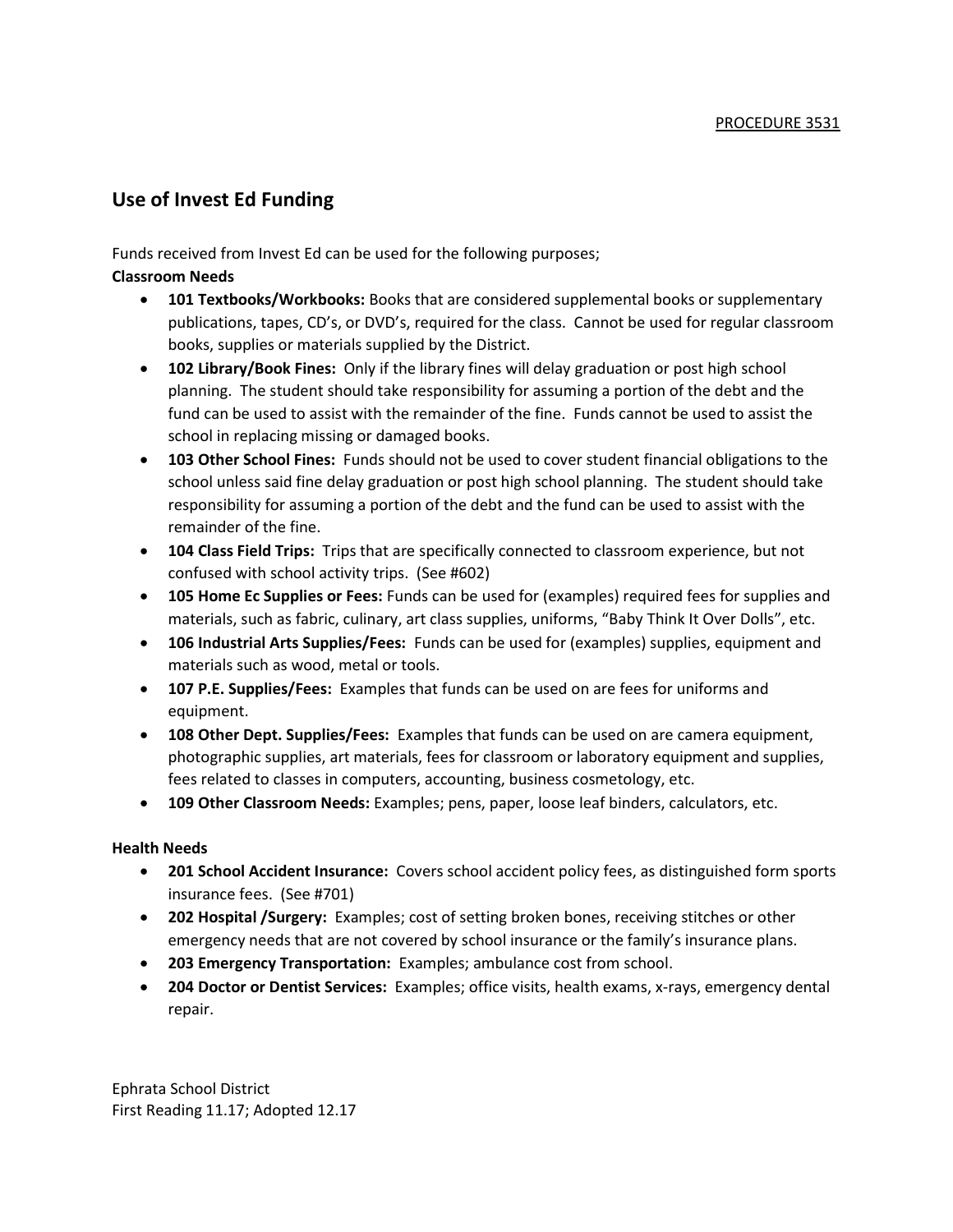- 205 Eye Care/Exams/Glasses: Examples; costs associated with getting or replacing glasses or contact lenses that are not covered by insurance, that are necessary for the student to be able to see to participate in school.
- 206 Hearing Care/Exams/Aids: Examples; examinations and hearing aids.
- 207 Health Exams (T.B., Urine): Examples; fees for special services or exams provided by the school nurse or an auxiliary medical service at school.
- 208 Medication: Examples; fees for the cost of prescription drugs, shampoo for lice, over the counter cold/flu remedies, etc.
- 209 X-rays: The cost of x-rays at a doctor or dental office.
- 210 Other Health Needs: Use this code only when the disbursement does not fit any other code under the Health Needs category.

# Personal Needs

- 301 Clothes: Examples; undergarments, outer garments, school uniforms.
- 302 Coats/Raingear: Examples; coats, raingear, umbrellas, waterproof boots, etc.
- 303 Shoes/Boots: Examples; normal street shoes/boots or those required as part of the school uniform. See Sports Activity Code for shoes designated specifically for sports.
- 304 Transportation (Gas/Bus): Examples; cost for gasoline, bus fare. Note must list each student's name for bus fare. Invest Ed Funds are not for program support, but for supporting the needs of one student at a time. Bus fares strategy – avoid purchasing bus passes to have on hand with Invest Ed Funds. Approach PTA or Booster Clubs to support this activity. With no child attached to the bus fare there is no guarantee this will be used "immediately" or used within the school year. Requests for large bus pass purchases creates a red flag within Invest Ed.
- 305 Breakfast/Lunch Program: Examples; breakfast and lunch services not funded by the school. This does not cover holiday care-baskets for a student's family.
- 306 Haircuts/Grooming Supplies: Examples; haircuts to meet the schools grooming guidelines, shampoo, soap.
- 307 Misc. Personal Needs: Examples; alarm clocks, etc.
- 308 Baby Supplies/Day Care: Examples, daycare supplies, fees. This covers help with the cost of caring for a baby during school to allow the student mother to continue her education. It does not necessarily cover the needs of the baby at home.
- 309 Incentives: Examples; parties and prizes for student achievement.

# Fees/Special Services

- 401 Tutoring: Covers tutoring to help students keep up with their grade level.
- 402 Testing Fees: Examples; ACT, SAT, PSAT, or other college entrance tests.
- 403 Counseling Fees: This covers both individual and group counseling fees.
- 404 College Application Fees: Examples; non-refundable application fees as required by some colleges.
- 405 Other Fees/Special Services: Use this code only when the disbursement does not fit any other code under the Fees/Special Services category.

Ephrata School District First Reading 11.17; Adopted 12.17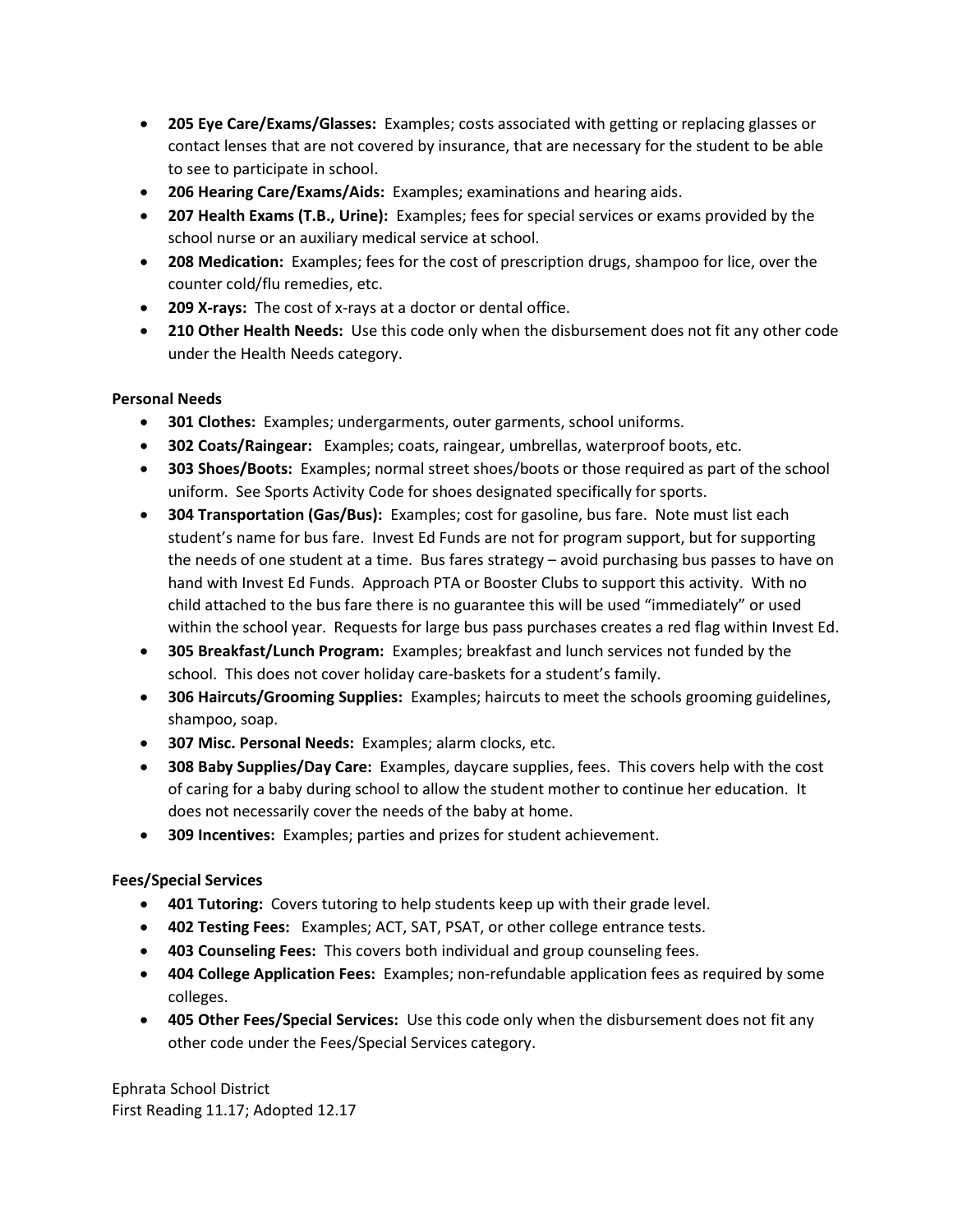#### Special Program Fees

- 501 Summer School/Night School: Special classes to make up credits in order5 to keep up with grade level or for graduation.
- 502 Remedial Classes: Classes for students who need to upgrade their basic skills in reading, math, language, or other classes in order to keep up with grade level.
- 503 Driver's Ed or Traffic Safety: The fee for this program should only be covered if the student needs to drive to school or to an after school job, or to assist in family transport.
- 504 Conferences/Conventions: Examples; costs associated with off-campus programs in support of specific subject disciplines, such as Close-Up, or student leadership programs such as Migrant Student Leadership Conference.
- 505 Other Special Program Fees: Use this code only when the disbursement does not fit any other code under the Special Program Fees category.

# School Activities

- 601 Activity Card: The required fee associated with extracurricular school activities. Participation in an activity may be an important motivator for students to achieve full potential in school.
- 602 Activity Group: Includes trips which activity groups make (music, band, drama, etc.) to participate in performances or competitions.
- 603 Graduation Expenses: Participation in senior class activities, for example, graduation expenses such as senior prom, cap, gown, and announcements.
- 604 Yearbook: The cost of yearbooks should only be provided to seniors who are graduating.
- 605 Music/Drama Uniforms, Instruments, Fees: Examples; fees for musical instrument rental or costume rental.
- 606 Other School Activities: Use this code only when the disbursement does not fit any other code under the School Activities category.

# Sports Activities

- 701 Sports Physical/Insurance: Fees required for participation in sports programs.
- 702 Football/Basketball Uniforms, Shoes, Fees: Sometimes participation in sports is a strong determination for the student to stay in school.
- 703 Other Sports Uniforms/Shoes, Fees: Costs associated with school sponsored sports such as soccer, tennis, etc.
- 704 Cheerleaders/Drill Team Uniforms, Shoes, Fees: Uniforms, shoes, pom-poms, etc., and fees to participate in Cheerleading or Drill Teams.
- 705 Sports Camps/Tournaments: Cost associated with sports programs such as pre-season camps or seasonal tournaments.
- 706 Other Sports Activities: Use this code only when the disbursement does not fit any other code under the Sports Activities category.

Ephrata School District First Reading 11.17; Adopted 12.17